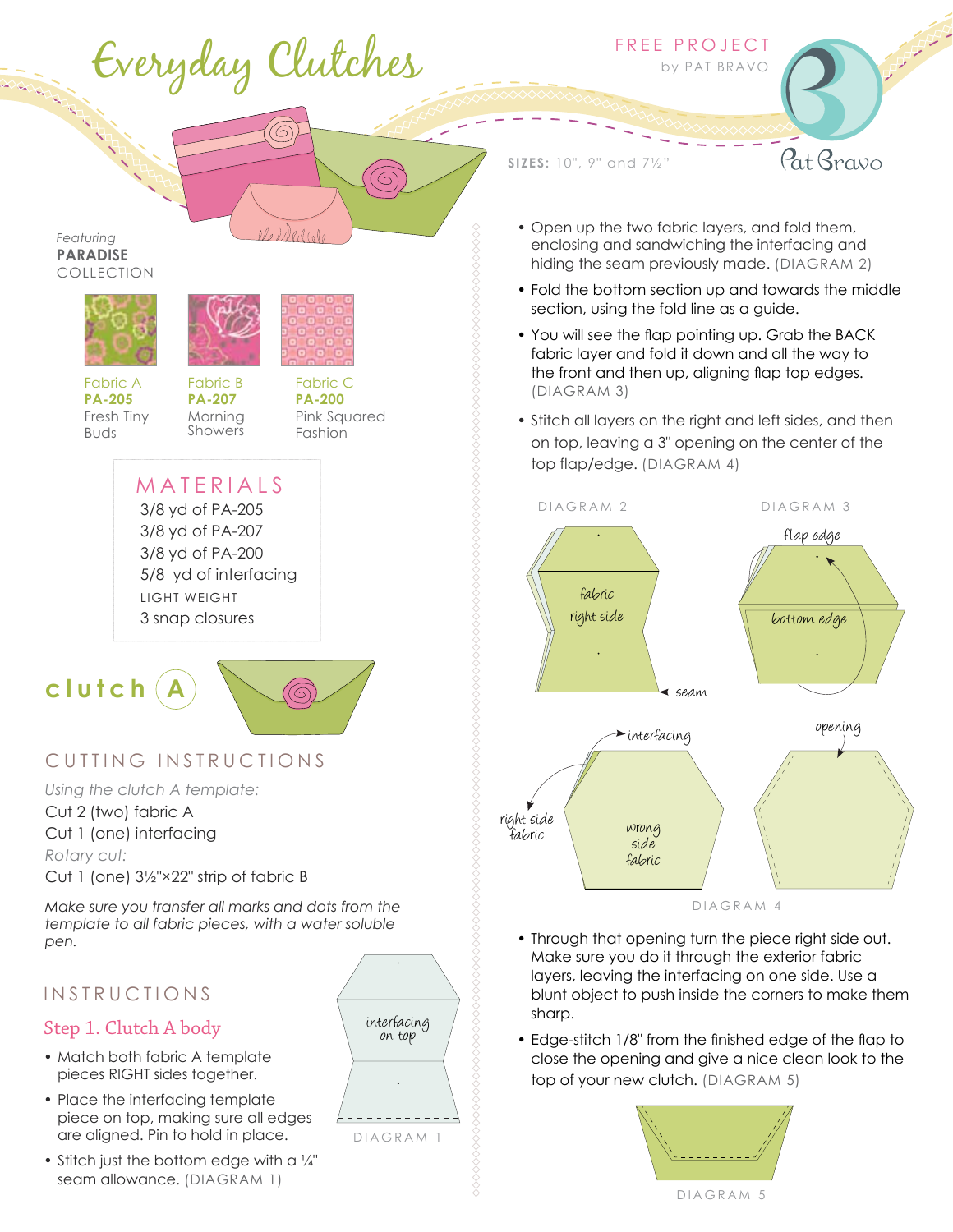## Step 2. Attach Snap Closure

• Hand sew the snap closures on the corresponding placement marks.

## Step 3. Make flower for clutch A

- Fold the fabric B strip in half lengthwise, matching RIGHT sides.
- Stitch all the way around with a  $\frac{1}{4}$ " seam, leaving a 2" opening. (DIAGRAM 6)
- Turn the piece RIGHT side out, and close the opening by hand.
- Twist the strip tightly. Roll it into itself, taking a handstitch every half turn. (DIAGRAM 7)
- Center the flower on the flap, secure with hand stitches.





# CUTTING INSTRUCTIONS

*Using the clutch B template:*

Cut 2 (two) fabric B Cut 1 (one) interfacing *Rotary cut:* Cut 1 (one) 2½"×9½" strip of fabric C Cut 1 (one) 3½"×18" strip of fabric C

*Make sure you transfer all marks and dots from the template to all pieces, with a water soluble pen.*

# **INSTRUCTIONS**

#### Step 1. Apply band to exterior piece

- Using the 21/2"×9" fabric C strip, fold it in half lengthwise, matching right side together. Sew along the length using a  $\frac{1}{4}$ " seam allowance. (DIAGRAM 8)
- Use a turning tool to turn the piece right side out. *Use the turning tool directions provided by the manufacturer for the basic turning steps and guidelines.*
- Press the piece with the new seam line centered on the back. (DIAGRAM 9)



- Grab one fabric B template piece and mark from the top edge (flap) 2" down (on the RIGHT side), as this will be the placement guide for your contrasting band.
- Pin the band on place and edge-stitch 1/8" from the top and bottom edges. Remove pins. (DIAGRAM 10)



DIAGRAM 10

#### Step 2. Clutch B body

• To make this clutch you have to follow the same instructions from clutch A. Only this time make sure the decorative band is outside, this means you may have to turn the clutch itself inside out.

#### Step 3. Attach Snap Closure

• Hand sew the snap closures on the corresponding placement marks.

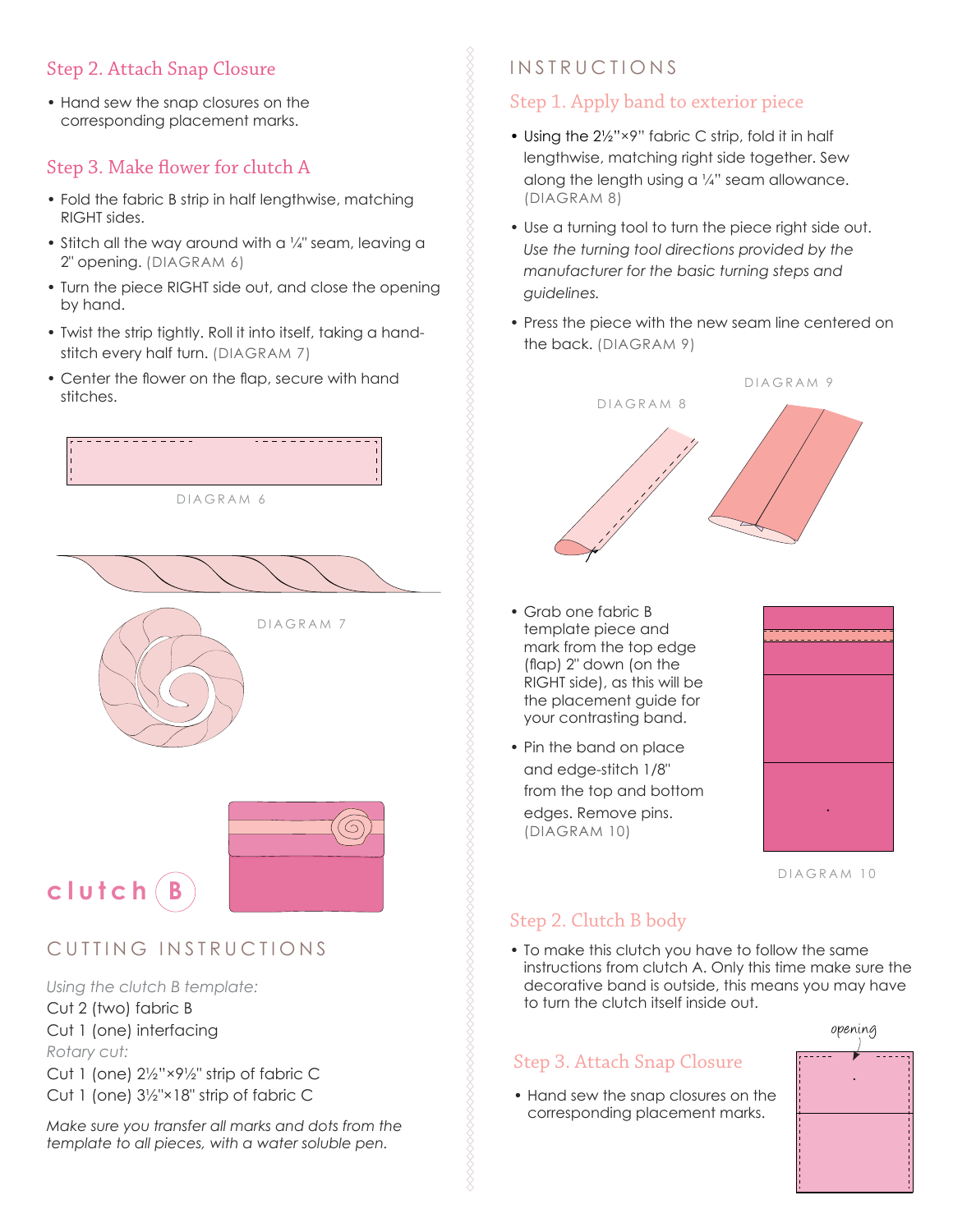## Step 4. Flower for clutch B

- Grab the 3½"×18" strip of fabric C and fold one short end ¼" towards the wrong side and press. Fold the entire piece in half lengthwise, matching wrong sides
- Make a 1/8" basting stitch along the opened side. Gather the basting stitching line by gently pulling on each thread tail.
- Fold the raw edge short end inwards, twice. Secure in place with hand stitches. (DIAGRAM 11)
- Continue to roll the strip into itself, taking a handstitch every half turn. Secure from the back.



- Place the flower on top of the decorative band (on the right hand side).
- Secure with hand stitches.





- *Using the clutch C templates:*
- Cut 2 (two) fabric C (BACK & FLAP TEMPLATE) Cut 2 (two) fabric C (FRONT TEMPLATE) Cut 1 (one) interfacing (BACK & FLAP TEMPLATE)
- Cut 1 (one) interfacing (FRONT TEMPLATE)

*Make sure you transfer all marks and dots from the template to all pieces, with a water soluble pen.*

#### **INSTRUCTIONS**

#### Step 1. Gather pieces

- Make a long basting stitch between the marks on the lower edge. You will do this to each of the pieces you cut, fabric and interfacing.
- Gather the stitch line by gently pulling on each thread tail until the bottom edge reduces its size to 6½". (DIAGRAM 12)



- Now grab one fabric C back & flap piece and one front piece. With RIGHT sides together, piece together the gathered edge with a ¼" seam allowance. (DIAGRAM 13)
- Repeat with the remaining two fabric C pieces and two interfacing pieces.
- You now have three units, like you did when you constructed you first and second clutch.

#### Step 2. Clutch C body

• To make this clutch you have to follow the same instructions from clutch A. (DIAGRAM 14)



DIAGRAM 13



#### DIAGRAM 14

#### Step 3. Attach Snap Closure

• Hand sew the snap closures on the corresponding placement marks.

# enjoy!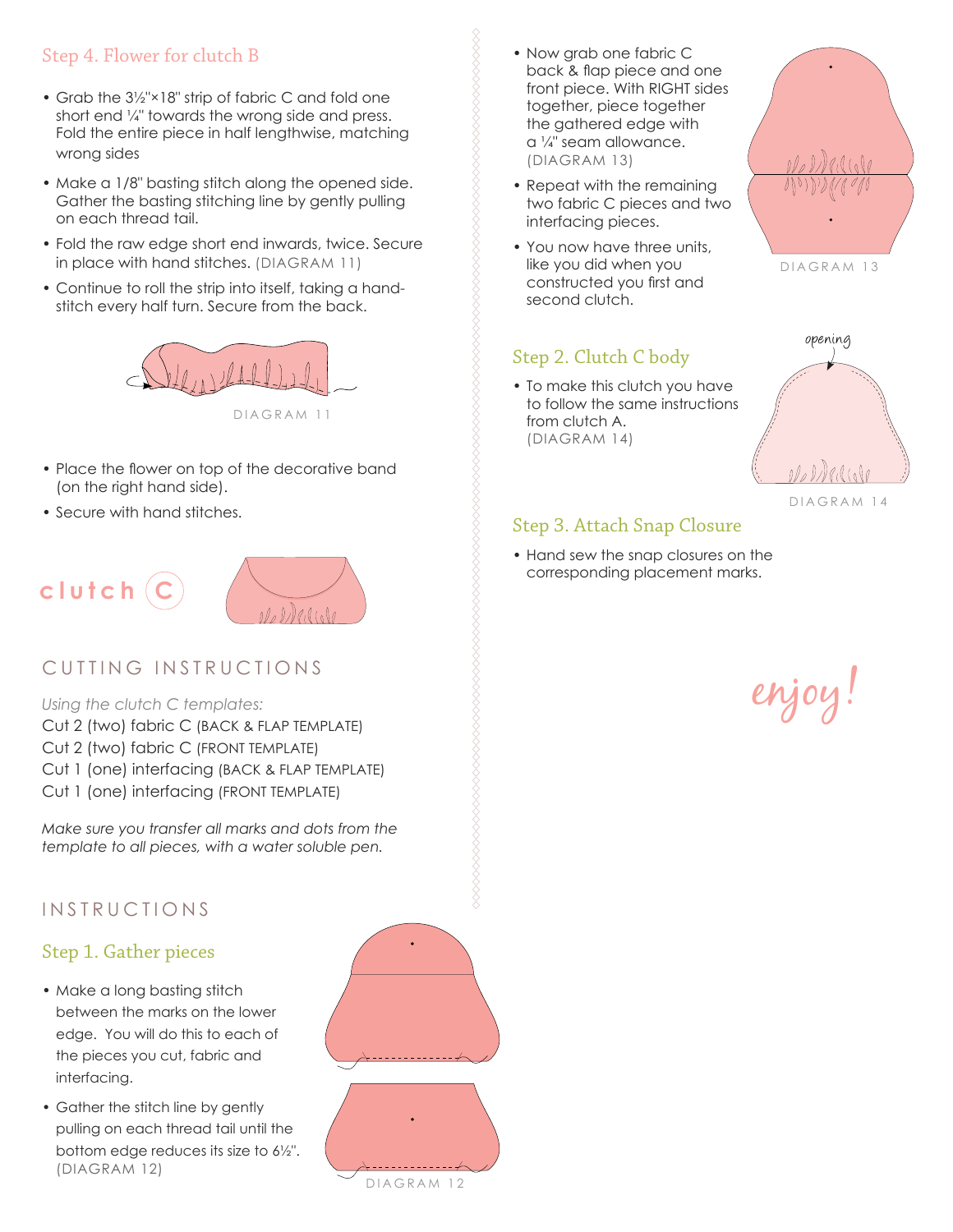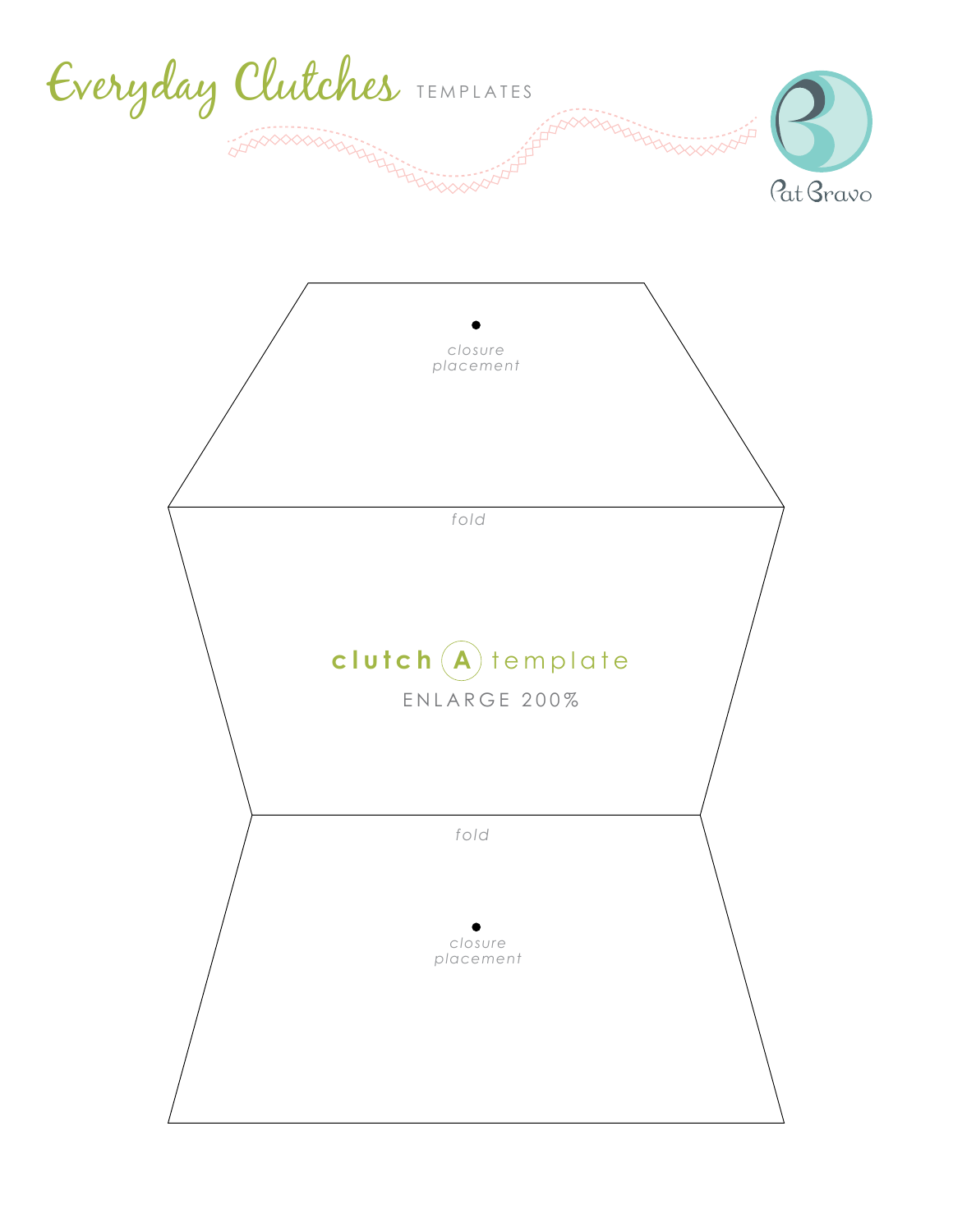